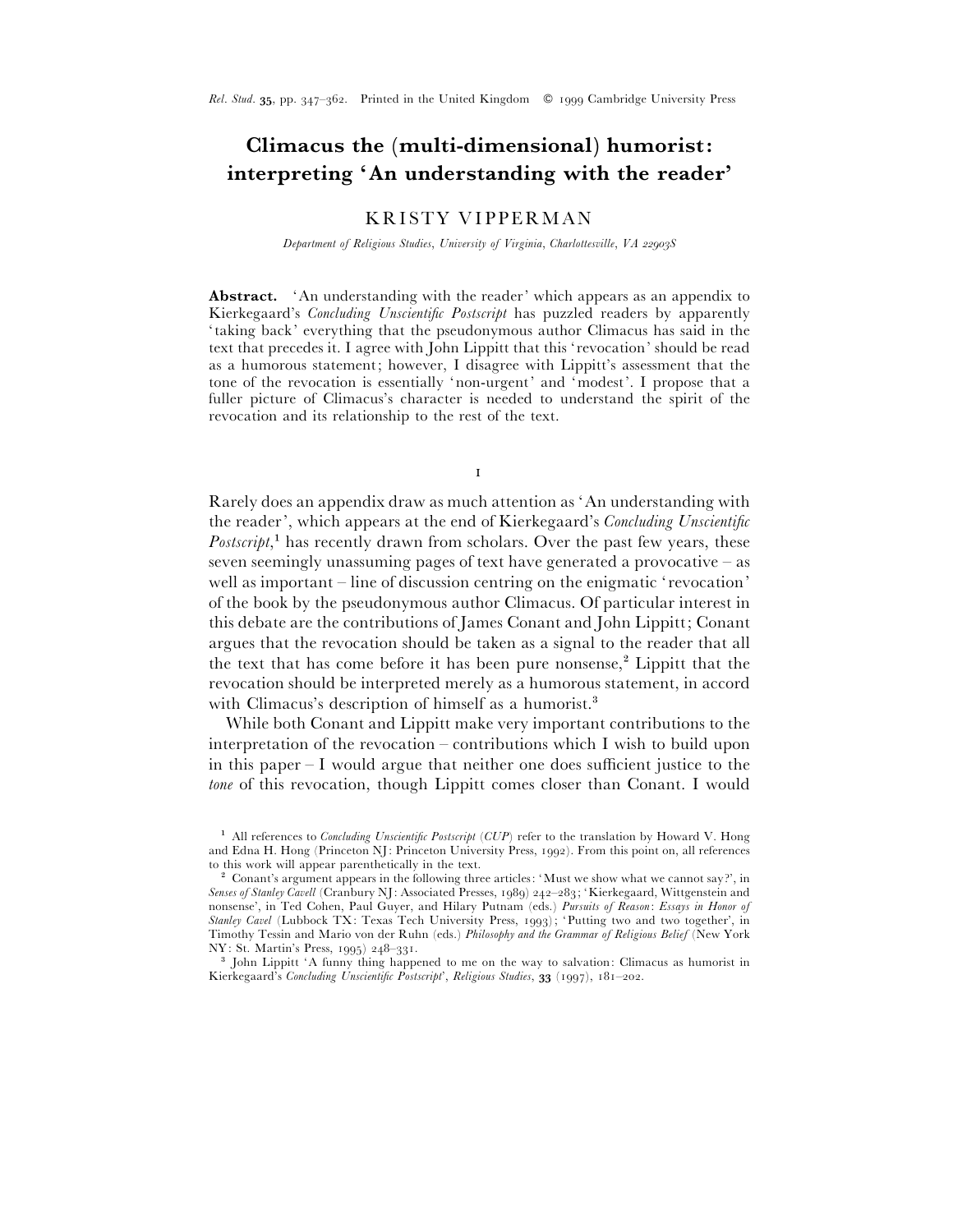agree with Lippitt that Conant errs by interpreting the revocation in a much too serious manner, not taking into account Climacus's humorous leanings. On the other hand, Lippitt pushes the issue too far in the opposite direction when he insists, rather one-sidedly, on characterizing Climacus as an essentially 'non-urgent' and 'modest' 'speaker whose attitude toward his work is 'This is how it appears to me, but you don't have to listen to me; a mere humorist'.<sup>4</sup> In short, I think that Lippitt paints an inadequate, because oversimplified, picture of Climacus's character, one that seems to detract from the vitality of Climacus's enterprise. I want to argue that Climacus has something more in mind than a 'modest denial of authority'<sup>5</sup> when he revokes the *Postscript*. This ' something more' is the profundity that humour always expresses and which distinguishes it from irony, another form of the comic that, according to Climacus, ' … quite properly says less… ' (*CUP*,  $552$ ).

In order to 'fill in' some of the gaps in Lippitt's portrayal of Climacus's humorous character – and, therefore, in his understanding of the revocation – I will examine three key concepts which are central both to Climacus's explanation of the revocation at the end of the book and to his description of the humorist in general. These three concepts are: the relationship of 'jest' to revocation, the superfluity of explaining totality categories, and the humorist in relation to responsibility to the community. First, it is important, if one is going to consider Climacus's revocation as humorous, to examine specifically the meaning of 'revocation' to a humorist. I will argue that Climacus's understanding of revocation is related to his concept of 'jest' in such a way that revocation is necessary to humour itself. Second, since what we are talking about is revocation of a *text*, it seems meaningful to address Climacus's assertion that a humorist is one who takes all *documentation* of suffering as superfluous. In the Appendix, Climacus describes the text of the *Postscript* as superfluous, which, I will argue, suggests not that it is untrue, but rather that it cannot claim to represent the whole. Finally, it is worth pointing out that, for Climacus, humour always involves building relationships with other people. In other words, it is impossible to be a humorist by oneself. This observation will lead me to a discussion of the role of Climacus's 'imaginary reader' and finally to examine the nature of his denial of authority.

I will consider each of these three points in greater detail in the course of this paper, but first I would like briefly to outline the main arguments of Lippitt's article, since his perceptive observations provide a good deal of the foundation that I will later be building upon.

<sup>4</sup> Lippitt, 'A funny thing ...', 191.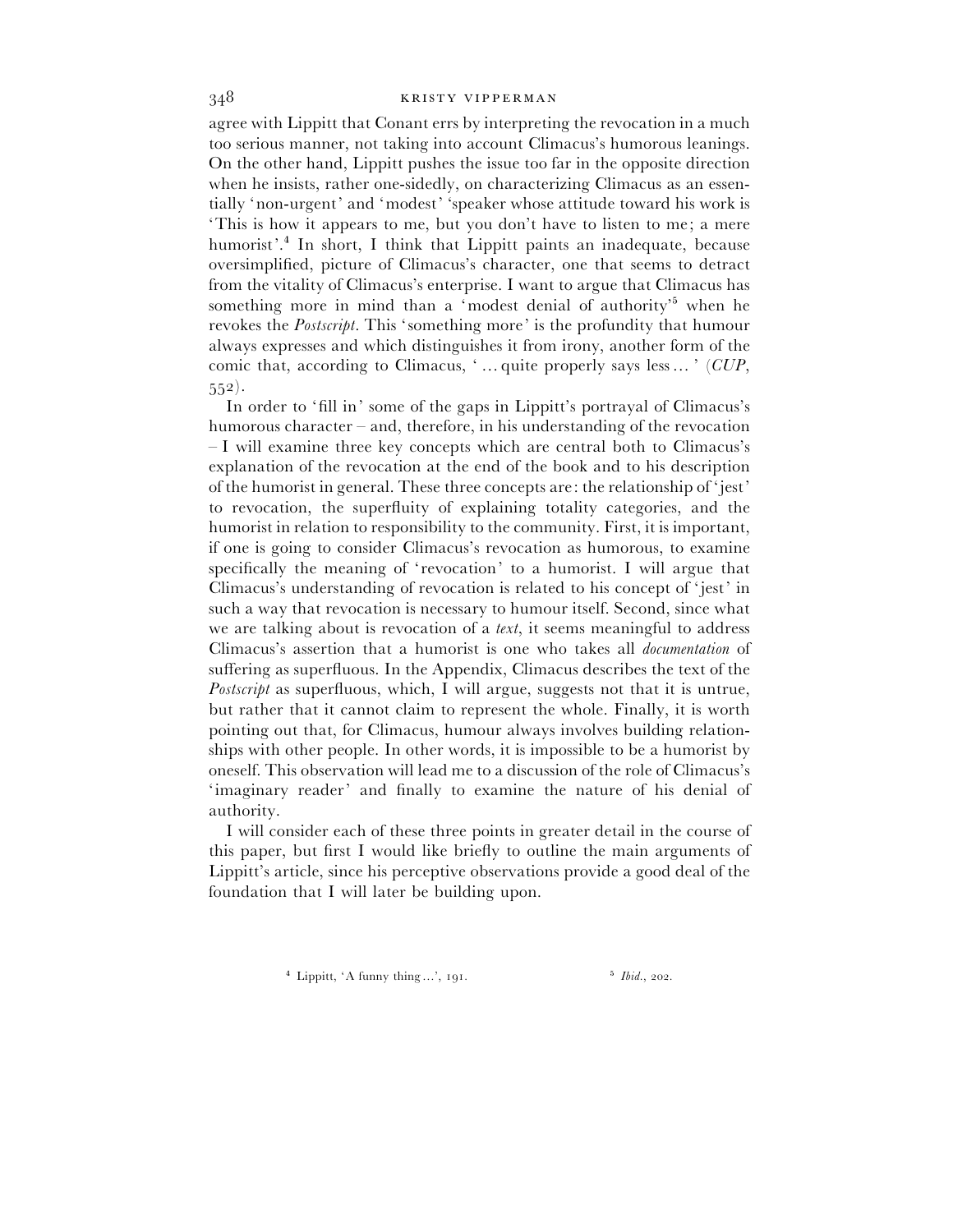As I said earlier, Lippitt's article is mainly a reaction against James Conant's claim that the text of the *Postscript* is to be understood as a 'ladder' which the reader should throw away once she realizes that the text is actually made up of carefully constructed nonsense whose purpose has been to 'deceive' the reader into thinking that she can make out distinctions that do not really exist. One of the most effective methods which Lippitt employs to argue against such an interpretation is to point out that holding such a view creates the difficulty of having to separate out which portions of the text should be considered as ' the ladder' and which parts as true communication. Furthermore, he criticizes Conant for wavering on the issue of just what portion of the text Climacus wants the reader to discard. At times, Conant suggests that the reader should throw out everything except what he calls the 'frame' of the text – made up of the Appendix and the 'A glance at a contemporary effort in Danish literature' – which he feels give instructions on how to read the text. In another place, Conant argues that it is only the doctrine of the Incarnation that Climacus is really interested in defining as nonsense, and the text that comes beforehand, while not necessarily nonsensical itself, builds up to this final nonsense.'

There are two grounds on which Lippitt disagrees with Conant's argument that the *Postscript* culminates in a nonsensical doctrine of the paradox. First, he claims that there is evidence that Kierkegaard himself espouses a view of the ' absolute paradox' similar to Climacus's. Second, he says that Conant misinterprets the sense in which the ' absolute paradox' is more repulsive than ordinary nonsense. This repulsion, Lippitt argues, is not the result of the ' absolute paradox' being more nonsensical, but rather it is the result of its capacity to be offensive. The absolute paradox, according to Lippitt, is '… a symbol, a riddle, a compounded riddle about which reason must say: I cannot solve it, it cannot be understood, but it does not follow thereby that it is nonsense'.<sup>7</sup> Lippitt argues that the absolute paradox is more offensive than garden-variety nonsense because it is offensive to reason to be told that one's entire existence depends upon believing something that is beyond reason.<sup>8</sup>

Against Conant's view that Climacus's revocation should be read as 'instructions' to throw out the book, Lippitt argues that one is obligated to interpret this revocation in light of the modesty which is characteristic of humorists. He gives two reasons for not reading the revocation as containing 'instructions' to the reader. The first (and the most important, from the point

 $\frac{6}{9}$  $I_{bid., 188.}$ <sup>*I*</sup> *Ibid.*, 188.

<sup>&</sup>lt;sup>8</sup> Ibid.,190–191. In addition, I would suggest that offence at the absolute paradox is also related to its persistence in accusing the individual, that is, of suggesting that the individual's estrangement from God is his own fault.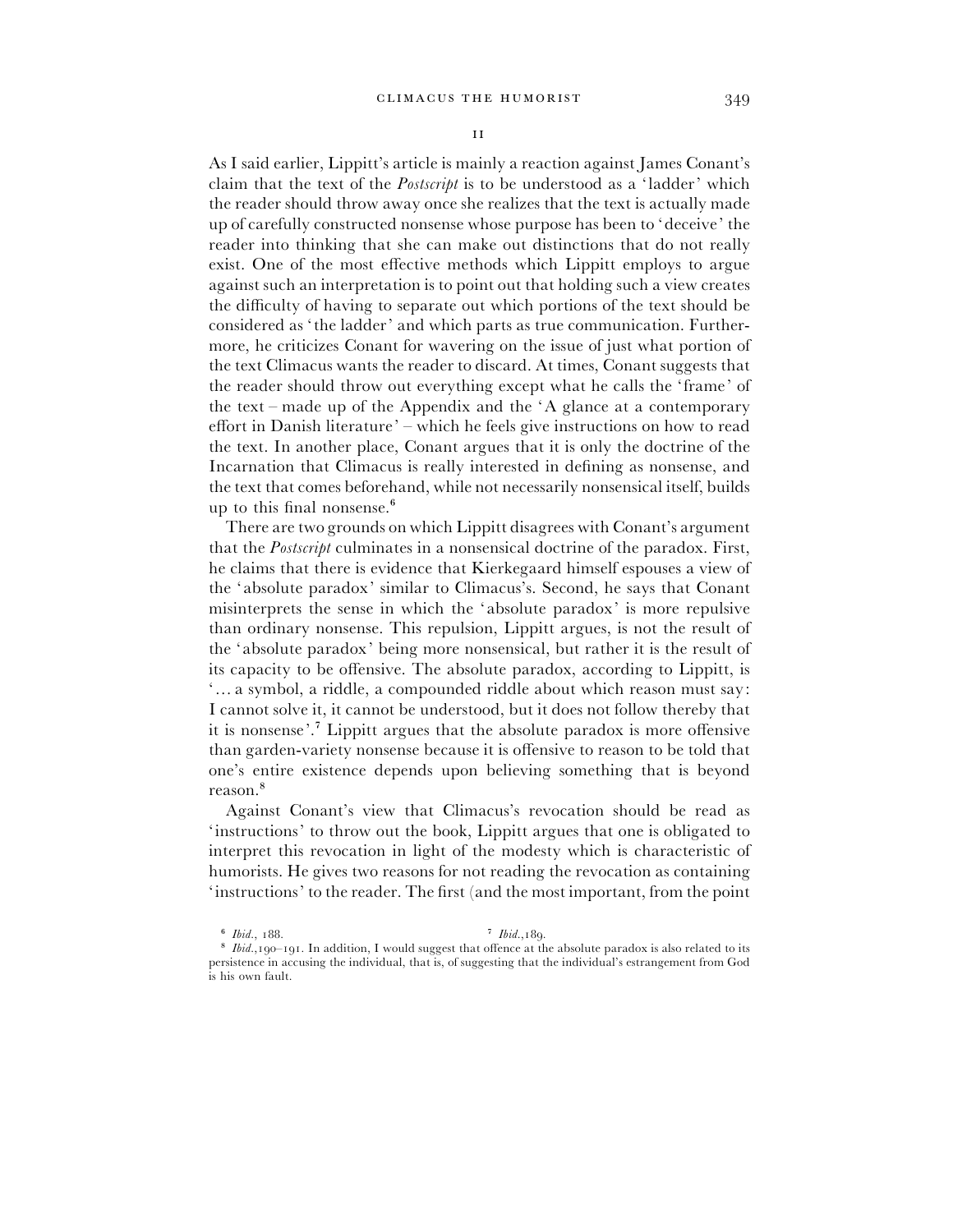of view of my paper) is that such a reading would be ' out of character' for Climacus, based on the way he has presented himself in other parts of the text. The second, related reason is that a humorist would never think to be so authoritarian as to tell the reader what to do.

Climacus's self-presentation, as Lippitt sees it, consists of 'modesty' and a 'lack of a sense of urgency'. According to Lippitt, Climacus is modest in the sense that he claims to have no doctrines to teach. Lippitt sees lack of urgency in Climacus's claim that he is ' … satisfied with his circumstances at the moment, hoping that something better will befall his lot; he feels especially happy, if worst comes to worst, to be born in a speculative, theocentric century' (*CUP*, 617). These remarks might be seen as ironic, Lippitt says, if ' … these characteristics weren't echoed by other passages where Climacus talks about himself, such as the section in which he describes how he came to try his hand as an author'.<sup>9</sup> Though there is irony present in this passage, Lippitt argues, there is no justification for considering it as *merely* ironic.

Next, Lippitt goes on to examine two points which specifically come from Climacus's description of the humorist (as opposed to the preceding observations, which are based on Lippitt's perception of Climacus as a character). First, Climacus says that humorists, as opposed to ironists, deal with situations shared by all human beings. Irony may be self-asserting, but humour deals with the human condition, ' … hence Climacus's description of it as "sympathetic" and "profound"'.<sup>10</sup> Secondly, Lippitt suggests that the reason that Climacus has no sense of urgency is because, as a self-proclaimed humorist, he senses that the goal of life is 'behind us'. Like religiousness A, Lippitt says, humour suggests the belief that the eternal is something that human beings already possess.<sup>11</sup> In religiousness A, the individual is concerned with 'finding' the truth that is within him or her, while the humorist is of the opinion that it really is not worth the trouble since it is all the same in the end anyway. The humorist has an intellectual understanding of suffering as part of human existence, but he does not have passion concerning this. Humour and religiousness A also share the characteristic of being able to sympathize with every human being. This is where Christianity differs from both humour and religiousness A; a Christian, according to Climacus, has a 'pathos of separation' and can only sympathize with other Christians.<sup>12</sup> So, ' … while the Christian *lives* the suffering and anguish of religious existence, the humorist, thinking that nothing can be done about it, chooses to laugh about it...<sup>'13</sup> and is comforted by the opinion that the goal of life lies behind and is equally available to everyone, regardless of the effort one puts forth to obtain it.

In the final section of his essay, Lippitt questions Conant's approach of reading Climacus's revocation ' straight'. Why should the Appendix and the

| $^{9}$ <i>Ibid.</i> , 192. | $10$ <i>Ibid.</i> , 194. | $11$ <i>Ibid.</i> , 195. | $12$ <i>Ibid.</i> , 195. |
|----------------------------|--------------------------|--------------------------|--------------------------|
| $13$ <i>Ibid.</i> , 196.   |                          |                          |                          |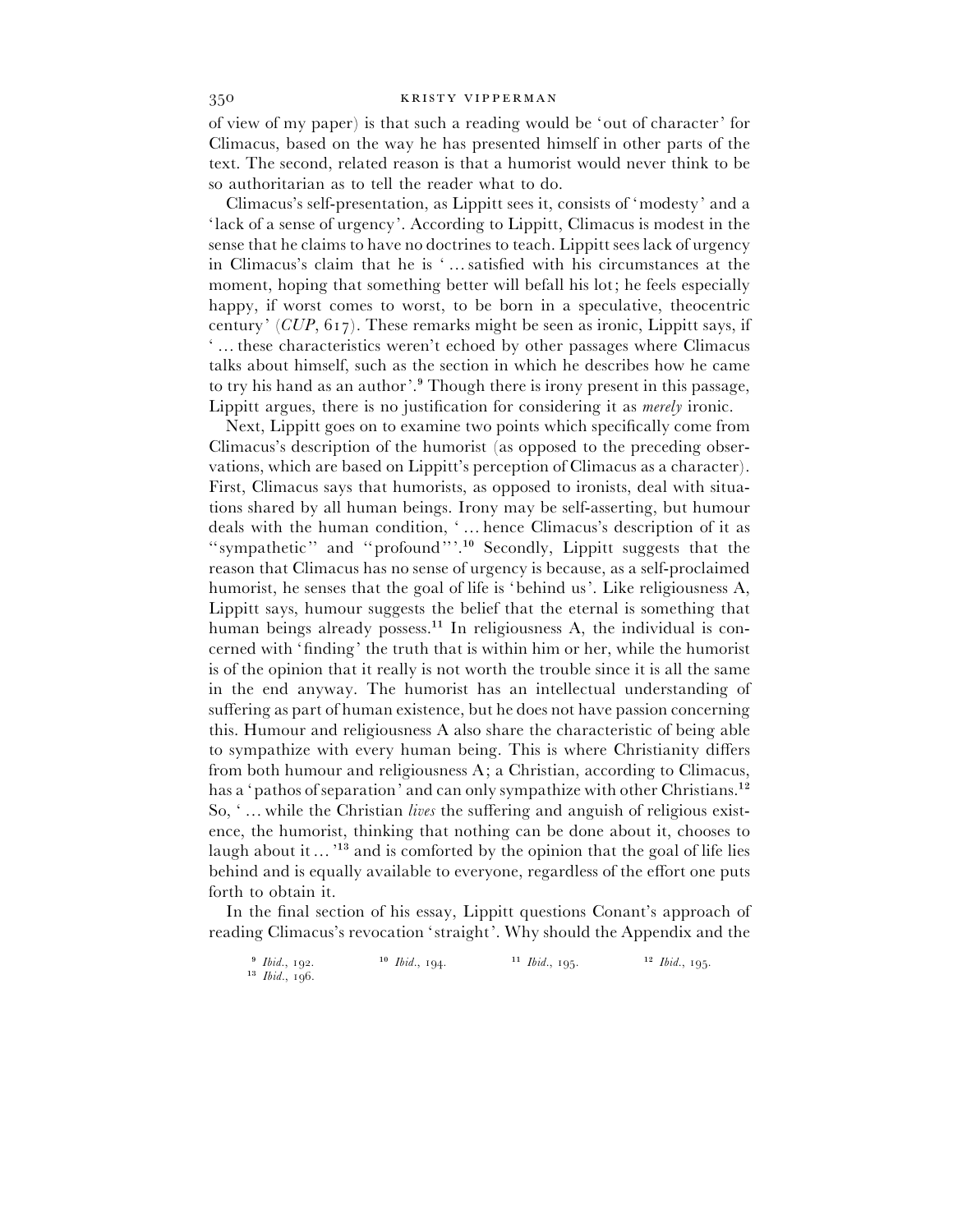'Glance' be interpreted this way and not the rest of the text, he asks. Climacus's revocation can just as easily be read as a humorous jest. Climacus is not really concerned about whether or not his readers share his opinions because nothing really rides on it; he cannot do anything to change the existential situation. Lippitt accepts the argument that *Climacus* is revoking the text, but denies that we should assume that Kierkegaard, who presumably is higher than Climacus, will see the text in the same way as a humorist would. That is, it is possible that Kierkegaard, who is *not* a humorist and *not* in the habit of humorously revoking what he says, will not think that the issue in Climacus's book is not worth explaining. Climacus's view of his own work does not say anything at all about what Kierkegaard thinks about it or, incidentally, about how the reader should interpret it.<sup>14</sup> Even Climacus, Lippitt reminds the reader, suggests that an author's interpretation of his or her own work is not necessarily the best.<sup>15</sup>

 $III$ 

If one is to understand Climacus's revocation as a humorous one, it is necessary to examine carefully Climacus's statements about the relationship between revocation and jest. More specifically, it is important to ask what exactly is the nature of the humorous jest. First, Climacus says that the humorist understands suffering as something that stands in relation to existence, 'but it is then that the humorist makes the deceptive turn and *revokes the suffering in the form of jest*' (*CUP*, 447, emphasis mine). This seems to suggest that the humorous jest is a specific *type* of revocation, one that involves a 'deceptive turn'. This deception is not, however, meant to harm the hearer in any way or even to make fun of his naiveté. Climacus illustrates this point in the story of the humorist's conversation with the unfortunate man. In this story, the 'unfortunate man', who has just experienced some sort of tragedy in his life, says to the humorist, ' all is lost for me'. The humorist immediately agrees with the unfortunate man, and begins to lament the suffering of all mankind. This initial reaction leads the unfortunate man to believe – correctly, Climacus would say – that the humorist has understood. The 'deceptive turn' comes at the last moment when the humorist annuls what he has just said by mentioning the first particular case of suffering which comes to his mind, however trivial. In Climacus's example, the humorist says, ' … if I could only live to see the day when my landlord had a new bell pull installed .... I would consider myself extremely happy'(*CUP*, 449). Though this statement may come across as highly insensitive, Climacus stresses that it is meant in no way to 'affront' the unfortunate man. The misunderstanding is that the unfortunate man actually believes that there is a distinction

 $14$  *Ibid.*, 198.

<sup>15</sup> *Ibid.*, 201.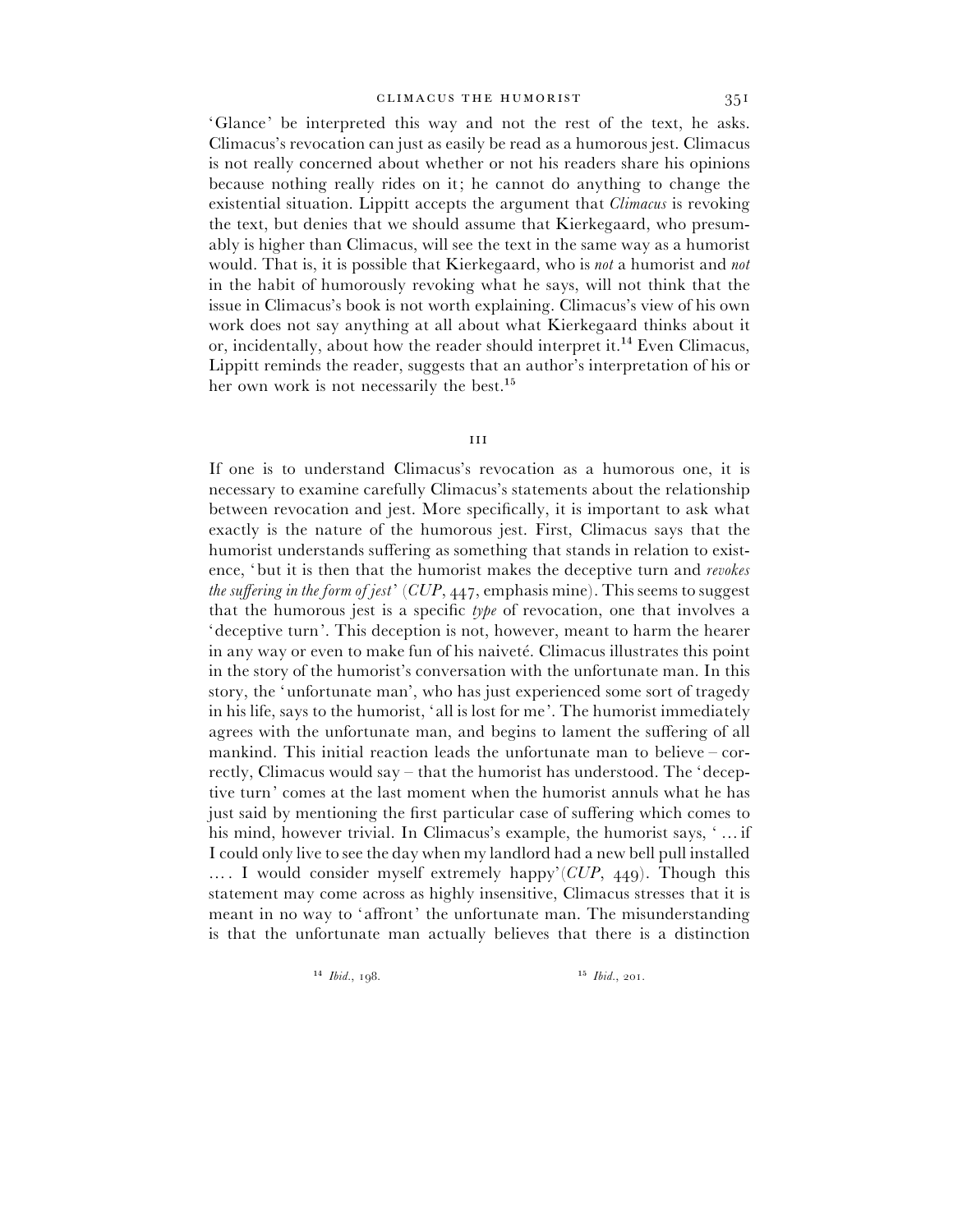between fortune and misfortune, while the humorist, who sees suffering as the totality, has no use for making such a superficial distinction – except in a comic sense. 'Humour discovers the comic by joining the total guilt [or, in this case, suffering] together with all the relativity between individuals. The basis of the comic is the underlying total guilt [or suffering] that sustains the whole comedy'  $(CUP, 554)$ .

The deceptive aspect of the jest is that one has been led to expect that the humorist is on his way to explaining something profound, but then he suddenly turns in the opposite direction and says something commonplace. 'The humorist comprehends the profundity, but at the same time it occurs to him that it most likely is not worth the trouble to become involved in explaining it. *This revocation is jest*' (*CUP*, 448, emphasis mine). That is, the revocation is not serious; it belongs to the realm of humour, the only place where jest is proper. It is also important to note that the revocation always comes at the last moment, which suggests that there is at least a possibility that it will *not* come. It is a last minute decision that teeters on the edge of wanting to understand the profundity of life and being overcome by the feeling that this is a hopeless task. Climacus describes the moment of the revocation as a moment characterized by 'impatience' on the part of the humorist (*CUP*, 554). This impatience, one will notice, is at odds with Lippitt's claim that the humorist experiences no urgency; for a person who lives calmly, who does not feel a strong need to do any particular thing, will hardly have reason to feel impatient.

However, it is easy to see where Lippitt finds the language to back his 'no urgency' claim. Climacus explains that the humorist, who is at the point of explaining everything, revokes it all 'because the explanation lies behind'  $(CUP, 450)$ . Lippitt suggests that this is a point of intersection between the humorous and religiousness A. The humorist, like the believer in religiousness A, believes that the truth is within every human being. The humorist's attitude toward this is that if the truth is within each person from the very beginning, why take the trouble to take time to find it; it's not going anywhere, and in the end every person is equally capable of finding the truth whether he tries to or not. Climacus affirms this interpretation when he imagines the humorist saying that he sees no reason to try to find the answer to the riddle of life, since, after all, God is the one who made the riddle up in the first place, God has known the answer all along, and presumably He will get around to explaining it to everybody eventually. He thinks that the riddle of life will work something like the riddles in the newspaper; the answers will be printed the following week for everyone to see  $(CUP, 451)$ . This interpretation would seem to be in support of Lippitt's claim that Climacus the humorist does not act with any sense of urgency – why bother?

There is, however, an additional possibility for interpreting the idea that the explanation lies behind. This is illustrated by the story of the humorist's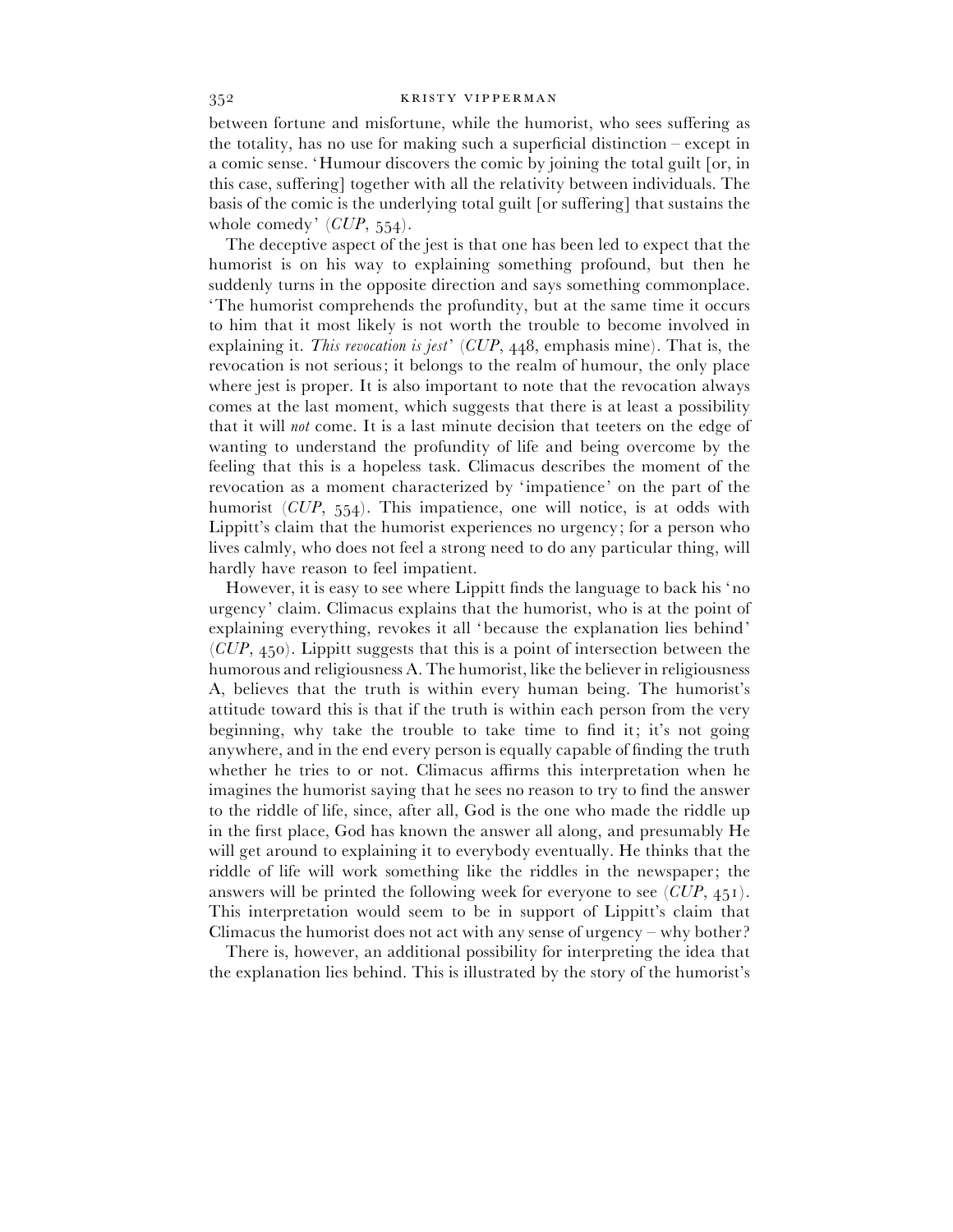visit to the physician's office. The humorist goes in to see the physician complaining of not feeling well, and after asking the humorist about his daily habits, the physician concludes that he is not feeling well because he drinks too much coffee and does not walk enough. Upon receiving this diagnosis, the humorist goes home, immediately stops drinking coffee and adopts a strenuous routine of daily walking. Three weeks pass, and the humorist still does not feel well. He returns to the same physician, who this time tells him that the reason for his illness is that he does not drink enough coffee and he walks too much. In this story the explanation is 'behind' in the sense that the ' reason' for the humorist's current condition is always attributed by the physician to his past habits, and contradictory habits are said to 'cause' the same situation. Thus, the humorist concludes, it is meaningless to attempt explanations. This conclusion, I would argue, results from frustration and is not the result of mere cigar-smoking 'lack of urgency'. The humorist has *tried* to cure his illness, he may even desperately *want* to cure his illness; the problem is that any attempt he makes will just be butting his head against the wall.

In addition, if the humorist sees the truth as always 'lying behind', there is a sense in which it cannot be counted as total disengagement when the humorist revokes, because the revocation involved in humour always involves a 'looking back', which is presumably another sort of attempt to find the truth which 'lies behind'. 'Humour is always a revocation (of existence into the eternal by recollection backward, of adulthood to childhood, etc.), is the backward perspective ... '  $(CUP, 602)$ . It is true that the humorous revocation is related to childlikeness, specifically to the tendency of the child to call 'quits' and start all over again from the beginning  $(CUP, 550)$ . However, humour itself involves the *joining* of childlikeness with understanding of the totality of suffering. This does not mean that the humorist is childish; he has control over his childlike revocation and uses it in such a way that it expresses a profundity. Unlike the child, the humorist, who sees life in terms of totality categories, recognizes the humour inherent in revoking. 'If, therefore, a fully cultured person is placed together with a child, they always jointly discover the humorous; the child says it and does not know it; the humorist knows that it was said'  $(CUP, 551)$ . On the other hand, if a nonhumorist – someone who sees existence only in terms of relativity – were placed together with the same child, he would dismiss the child's remarks as foolishness without recognizing any humour in them whatsoever.

There must always be a hidden profundity within the humorist's jest. This is what distinguishes humour from irony. For example, Socrates' response to the man who complained that people were talking about him behind his back was an ironic response. Socrates says to the man: 'Is that anything to care about? It makes so little difference what people do with me in my absence that they are even quite welcome to beat me in my absence' (as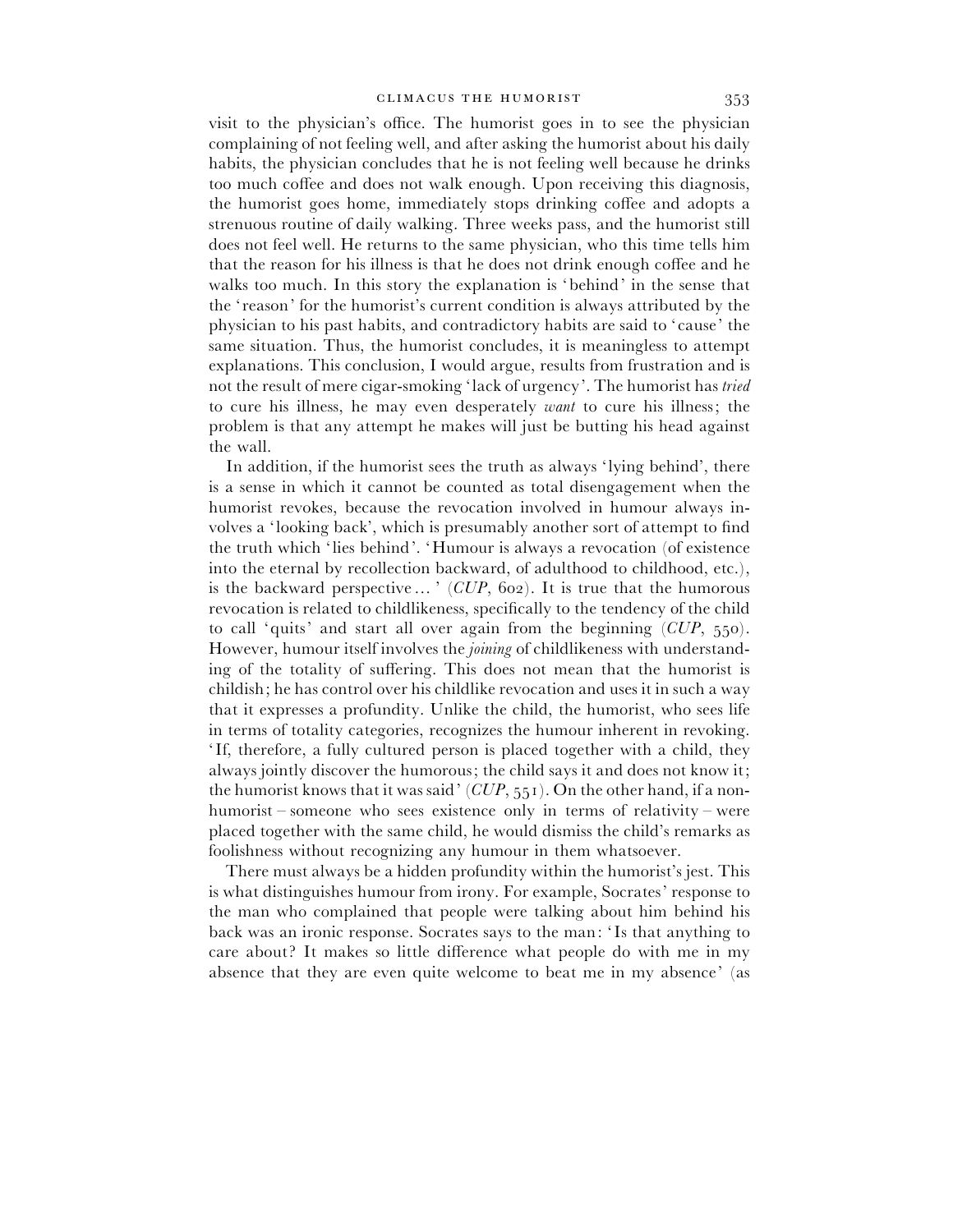quoted in *CUP*, 552). This remark, Climacus argues, is ironic because it lacks sympathy and also because it says *less* than the comment that was its occasion. It says less because what it is saying is complete nonsense; it is meaningless to talk of someone beating one in one's absence. '*A humorous retort*, *on the other hand*', Climacus says, '*must always have something profound*, *although hidden in jest, and must therefore say more*'  $(CUP, 552)$ . If the same man told a young girl that he was upset because someone was speaking ill of him, and the young girl replied along the lines of 'That's good news, because it means he's finally grown tired of talking about *me*', this retort has a ring of humour to it. However, it is not completely humorous because there is no totality category at stake  $(CUP, 553)$ .

Up until this point, we have been looking at what Climacus sees as the relationship between revocation and humour as he has expounded it in the main text of the *Postscript*. Now it is time to turn to this issue within the context of the 'Appendix' where the revocation takes place. The clearest statement of this controversial revocation can be found on 619 and reads as follows:

Just as in Catholic books, especially from other times, one finds a note at the back of the book that notifies the reader that everything is to be understood in accordance with the teaching of the holy universal mother Church, so also what I write contains the notice that everything is to be understood in such a way that it is revoked, that the book has not only an end but has a revocation to boot.

It is important here to ask what exactly the relation is between the note at the back of the Catholic book and the text that has come before it, for in this may lie a clue to the relation Climacus imagines between the text of the *Postscript* and the revocation in the Appendix. It seems to me that there are several possible reactions a reader might have to the note at the back of the Catholic book. The reader might:  $(I)$  have already been reading the text in accordance to the teachings of the Catholic Church, in which case the note changes nothing;  $(2)$  recognize the note as a mere formula statement and ignore it;  $(3)$  not be Catholic and either not understand what it means to understand the text in accordance with Catholic doctrines or not care. Therefore, the relation between text and note is not entirely clear and seems to depend upon the reader. What is clear is that what makes the book Catholic is not that it has a note at the very end. If it is a Catholic book at all, it is so because its contents are Catholic. The profundity of the *Postscript* similarly does not lie in the knowledge that it has been revoked; the profundity lies in that which Climacus is revoking. He revokes it because he feels that he honestly does not have the ability to take the final step of *explaining* it or of applying it to his own life. In other words, he is not able to become a Christian yet, and unlike many of the people around him who *think* that they have this ability and do not, Climacus knows what he does not know.

On the other hand, perhaps the most important phrase for the comparison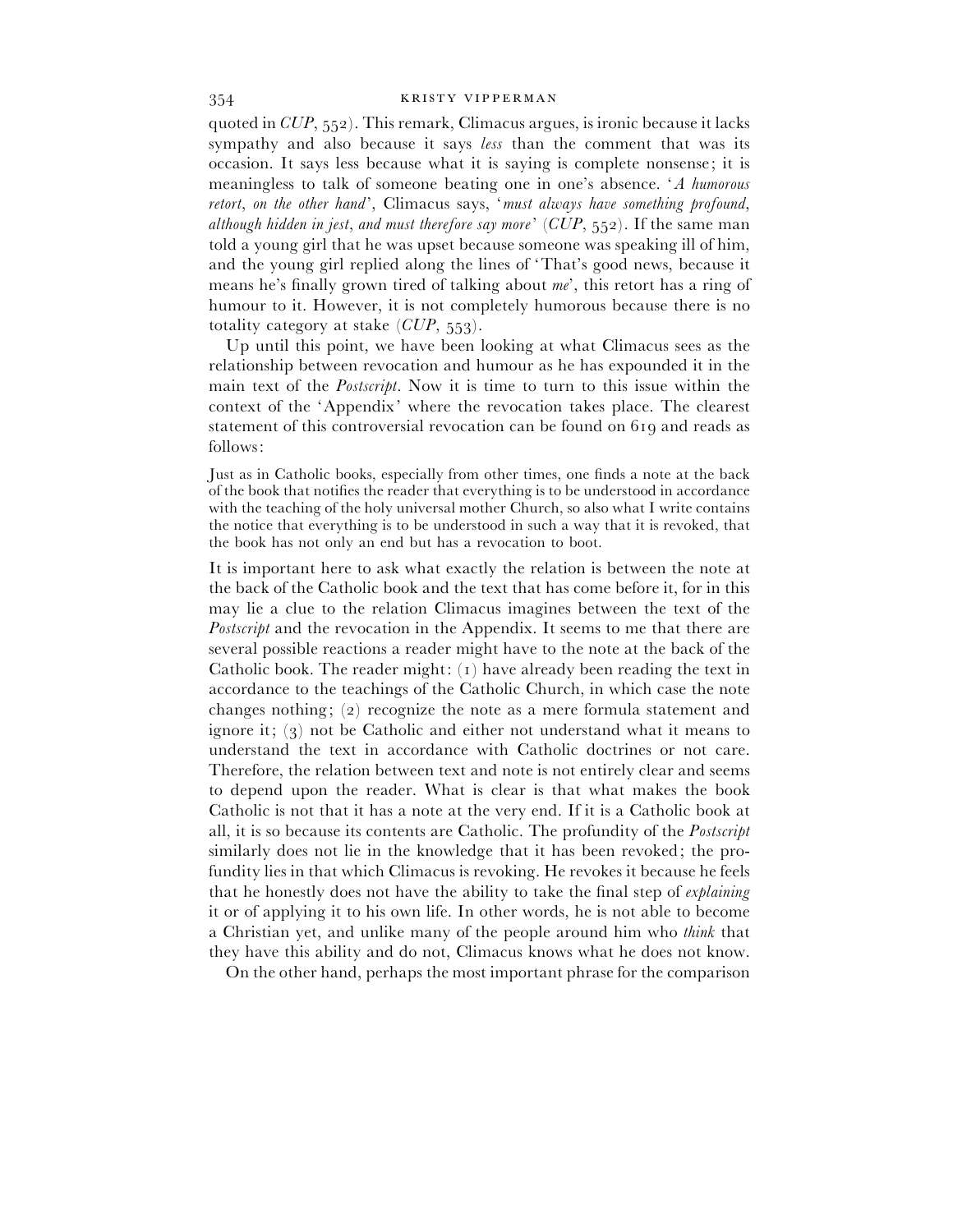between the Catholic book's note and Climacus's revocation is 'in accordance with the teaching of the holy *universal* mother Church'. Within this phrase, the word 'universal' is the key word. That is, perhaps this quotation is meant to underline the idea that the text of the *Postscript* is dealing with something universal and profound in human existence, and that this profundity is hidden by, but still present in, the revocation. The revocation is humorous because it joins the universal suffering described in the text with the particular suffering of writing a book that will most likely be misunderstood by its readers.

Before leaving the Appendix, I would like to look at one more explanation of the meaning of revocation, which is related to the point directly above concerning the joining of the universal with the particular. Climacus, since he is not looking to force his opinions on actual people, imagines a reader for his book. This imaginary reader ' … can understand that the understanding is a revocation – the understanding with him as the sole reader is indeed the revocation of the book'  $(CUP, 621)$ . The very act of understanding the text is to revoke it, Climacus seems to be saying. But, this imaginary reader 'understands' in the sense of sympathizing totally, and to sympathize totally with the text is to revoke it, since sympathizing totally and perfectly with a humorist is to be a humorist oneself. This explanation of the nature of Climacus's revocation is related to the humorous joining of universal and particular because Climacus is talking about the universal condition of humanity in the *Postscript*, but he is imagining himself to be in conversation with only one person, an imaginary person at that. By claiming that the only reader he is addressing is a reader within his own imagination Climacus effectively ' takes back' all the explaining that he has been doing up to this point. Actual readers become like eavesdroppers who overhear a conversation that is not really meant for their hopelessly-biased ears.

This having been said, it still must be noted that the text provides very little reason to believe that Climacus would favour the annihilation of the text of the *Postscript*. First of all, Climacus actually quotes himself twice in the course of the Appendix, once from the Introduction and once from the Preface. While he does not quote anything from the main text, he makes constant allusion to it throughout the Appendix which would seem strange if he truly thought it should be thrown out. He also says – in quite strong language, it should be noted – that ' … only slovenly souls abandon what once made an absolute impression upon them, and only contemptible souls despicably exploit their own suffering by making from it a wretched profit of being able to disturb others… ' just because said ' souls' could not find any comfort in life for themselves  $(CUP, 590)$ . Finally, while it is true that Climacus says that one should not appeal to the text of the *Postscript*, he makes this statement in language strikingly fitting for a humorist, who at the last moment decides that it is not worth it to explain the existential human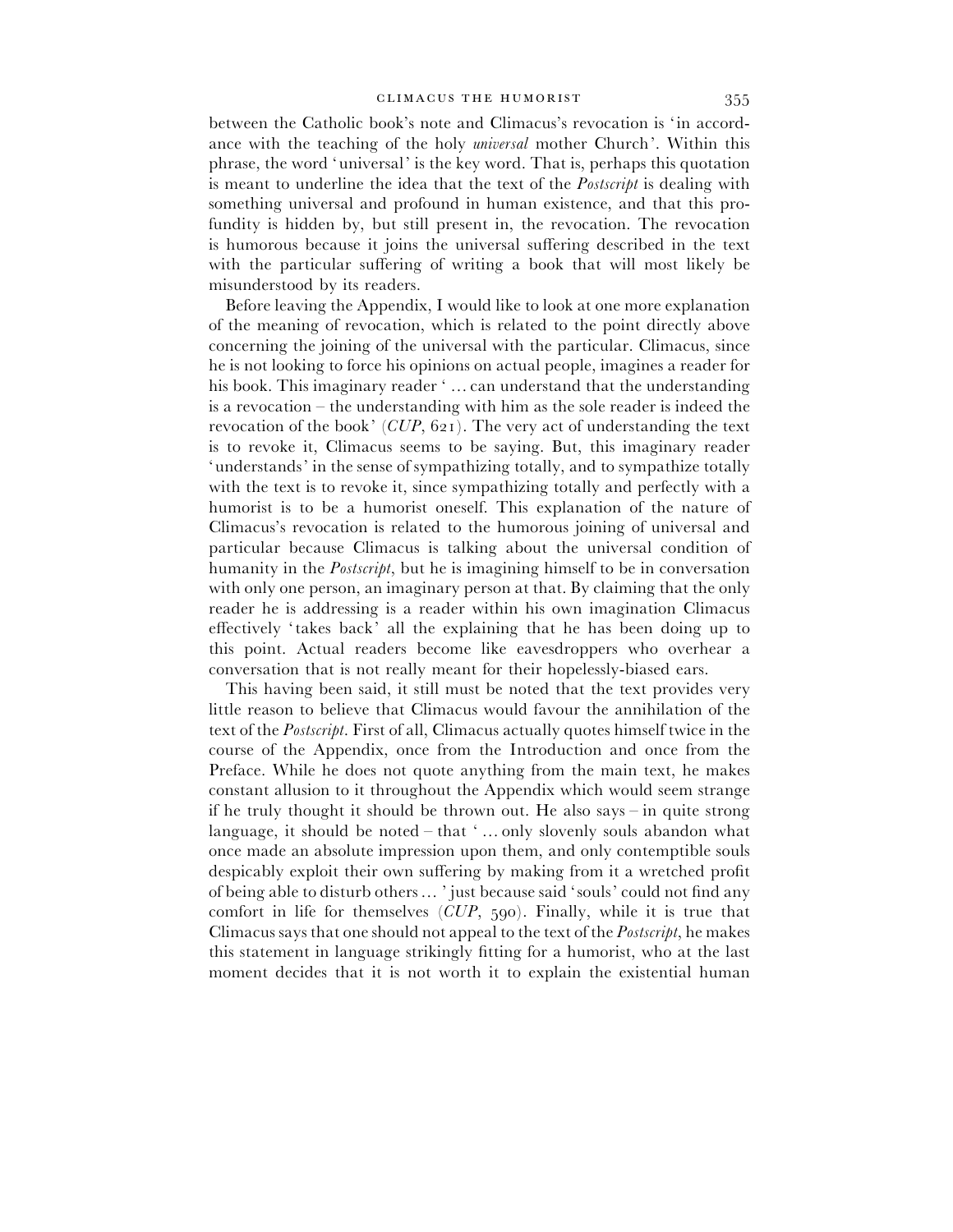condition. He says: 'Let no one *take the trouble to* appeal to it… let no one *bother to* appeal to it...,  $(CUP, 619,$  emphasis mine).

According to Climacus, ' the humorist… has comprehended suffering in such a way that he finds all documentation superfluous and expresses this by mentioning the first thing at hand', (CUP, 449). This idea of 'superfluous documentation' is particularly relevant to Climacus's repeated assertion that the *Postscript* is a superfluous book. To return once again to the story of the humorist's conversation with the unfortunate man  $(CUP, 449)$ , it should be pointed out that when the humorist indicates his desire for a new bell pull as an example of suffering, he does so to express his feeling that it is meaningless to talk of such examples. By mentioning such a trivial example, when many other much more suitable examples presumably exist, the humorist expresses his belief that even the greatest example that one could give of suffering would be infinitely too small to express the totality of suffering. His attitude is something like: why strain yourself; just offer the first example that comes to mind. In this way the humorist is different from the ironist who believes that the unfortunate person's expression of pain is too much. 'The humorist is more inclined to think that it is too little, and the humorist's indirect expression of suffering is also much stronger than any direct expression' *(CUP*, 448). When the humorist incidentally stresses a particular suffering or a particular guilt, he does so ' … because the totality is thereby indirectly expressed'  $(CUP, 550)$ .

Perhaps it is also superfluous to document suffering because suffering is a totality category; everyone experiences it without having to be told specific examples. To give an illustration, it is quite reasonable for a public service announcement in the United States to provide examples of innocent people who have been the victims of drunk drivers, because it is not a given that everyone will become such a victim, and raising awareness of this problem could (theoretically) help curb the statistics. On the other hand, if one lives in a country that is plagued by severe famine, it is superfluous to talk of specific examples of people who are starving, because starving is a part of everyone's existence in that country, and pointing out examples will not change anything.

In the context of the *Postscript*, it may seem superfluous to wonder how to become a Christian when one already lives in a 'Christian' society. Though Climacus spends a good deal of time talking about how certain *unidentified* people who think they are Christians are really far from it, he does not judge actual individuals. His criticisms are mainly aimed towards society in general or people in the abstract  $(CUP, 587)$ . Since he starts from the assumption that each individual who says he is a Christian – and does not do anything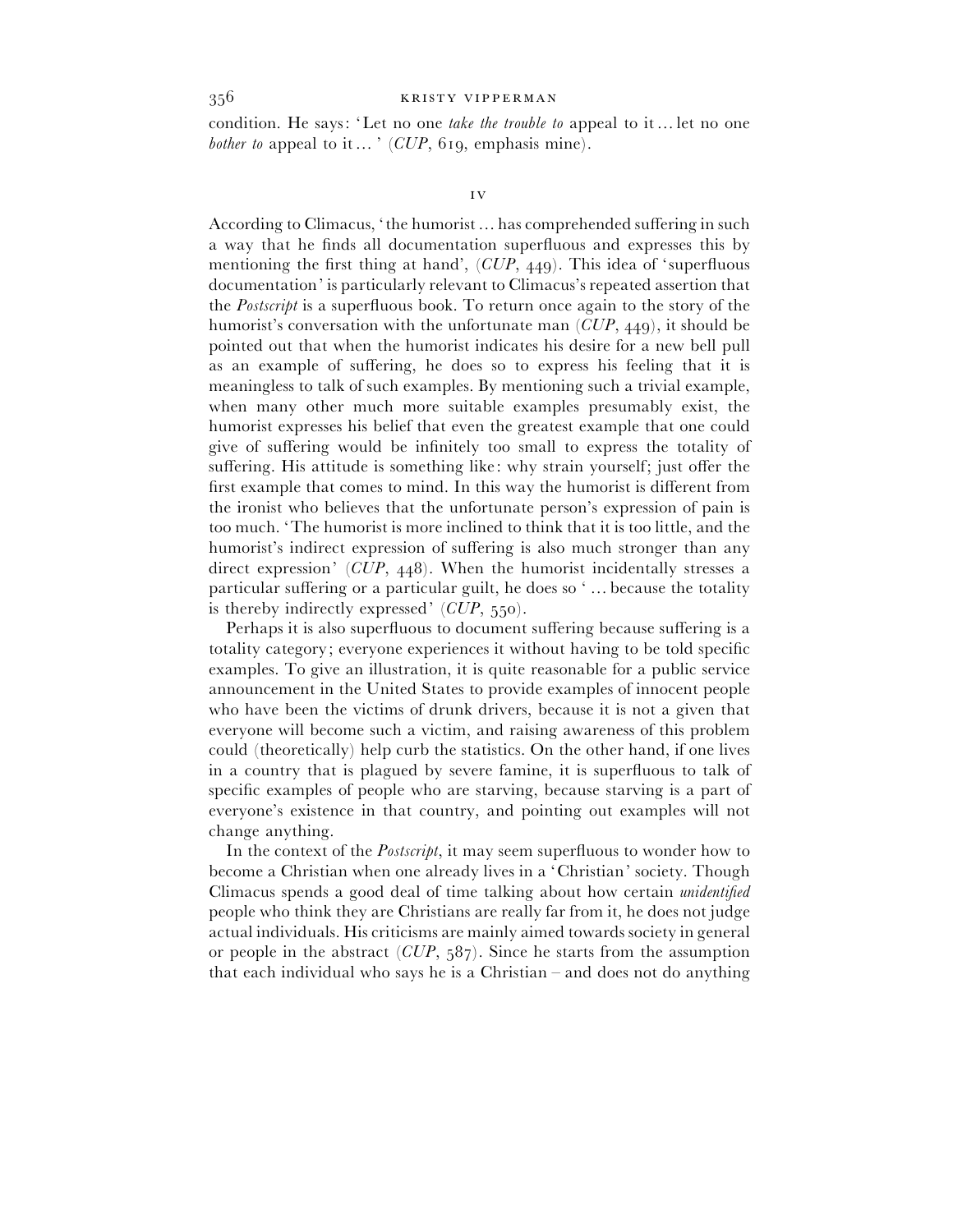to prove otherwise – should be believed  $(CUP, 587)$ , he must assume that any given reader at least *might be* a Christian (since he has no way of knowing the actual status of any given reader),<sup>16</sup> which in turn would mean that the *Postscript*'s search for the way to become a Christian would be superfluous to the individual reader.

Climacus's critique of ' orthodox' Christianity's focus on the horrors of Christ's suffering is another example of how details are superfluous. In this case, documenting the individual bodily pains inflicted on Christ in the Crucifixion misses the true paradox, which is that God who is eternal took on the form of finite human being, not, as some believe, that God who is a king took on the form of a servant. It is a misunderstanding of the paradox to suggest that the suffering of innocent people in the world is somehow analogous to the suffering of Christ. The absolute paradox is absolutely distinguishable from every human situation  $(CUP, 597)$ .

The question still remains, in what sense is Climacus's book superfluous ? Actually, Climacus gives two reasons for the reader not to *say* that the book is superfluous. The first is that nobody should say that a book is superfluous who cannot explain what is being asked about  $(CUP, 618)$ . That is, if the reader cannot do a better job in explaining how to become a Christian, he or she has no room to talk. The second reason Climacus gives to discourage others from saying that the book is superfluous is that there is no reason for anyone to 'take the trouble' to say so. If the book is truly superfluous, why bother to point out the obvious ? To do so would be just as superfluous as Climacus's act of writing the book in the first place.

On the other hand, if one *has* to respond to the text at all, saying that it is superfluous is the response that Climacus prefers. It is how he himself describes the book, though, unlike the critic, he does not judge himself negatively for having written it. In fact, he says, writing superfluous books is a quite harmless and permissible pastime, which should not be of concern to any third party. It is a luxury that is tolerated by society  $(CUP, 620)$ . What is superfluous about the *Postscript*, according to Climacus, is that it is a sequel whose purpose is to do nothing more than to put the issue of the *Fragments* into historical dress.

But it is… frivolous of him to complete the more difficult part [the *Fragments*] and then to promise a sequel, especially the sort of sequel that any attentive reader of the first part, provided he has the requisite education, can easily write on his own – if he should find it worth the trouble... (*CUP*, 10).

It simply puts the issue of the *Fragments* into Climacus's specific historical situation, which, he argues, anyone who really understands the issue could

 $^{16}$  I am referring here to the section in which Climacus says: 'The present work has made it difficult to become a Christian, so difficult that the number of Christians among the cultured in Christendom will perhaps not even be very great – *perhaps*, *because I cannot know something like that*' (italics mine).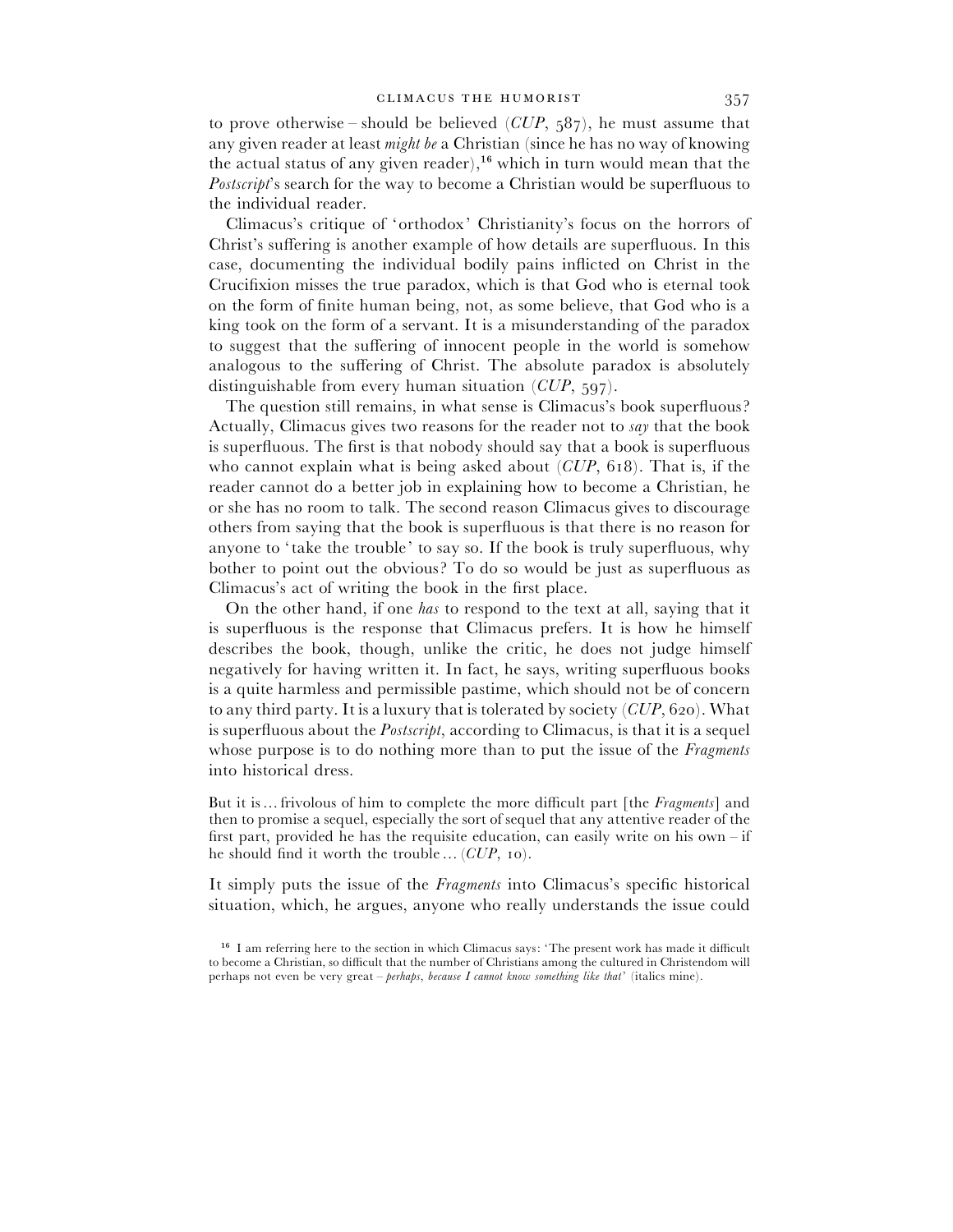do for himself. Unlike the *Fragments*, the *Postscript* is ' … simply and solely about myself',  $(CUP, 617)$ .

Although Climacus claims the *Postscript* is simply about himself, the fact that he regards himself as a humorist tells the reader that his self-expression is not simply self-assertion, but is intended to express a sympathy with all of humanity. 'The humorist's hidden pain contains a sympathy… ', (*CUP*, ). The humorist sees suffering as something that belongs to the human race, and he feels sympathy towards the human race for its suffering, but he is not aware of his own particular suffering, and consequently does not relate himself to God.

But, if the humorist really has sympathy for the suffering of others, how can he in all good conscience revoke the explanation of suffering ? Even if life seems like a hopeless riddle, doesn't the humorist 'owe' it to the human race, for whom he purportedly feels sympathy, to at least *try* to find an explanation ? As a matter of fact, there are places in the text where it seems as if Climacus were merely shirking responsibility. For example, Climacus ' … feels especially happy, if worst comes to worst to be born in this speculative, theocentric century' when almost everybody fancies himself as an authority, taking the pressure off Climacus to take any leadership role. He says that:

… to be an authority is much too burdensome an existence for a humorist, who regards it specifically as one of life's comforts that there are such great men who are able and willing to be the authority, from whom one has the benefit of accepting their opinion as a matter of course  $\ldots$ ,  $(CUP, 619)$ .

In the *Fragments*, Climacus is wary of promising to write a sequel because it is much too 'serious' to have to try and please people by binding oneself with such a promise (109). In the Appendix to the *Postscript*, Climacus is concerned both with not wanting to 'oblige' any reader to accept his views  $(620)$ and with not being obliged himself to serve as an authority for anyone. This sentiment is echoed in the picture of the ideal teacher–student relationship which he presents in the *Fragments*:

Between one human being and another, this is the highest: the pupil is the occasion for the teacher to understand himself; the teacher is the occasion for the pupil to understand himself; in death the teacher leaves no claim on the pupil's soul, no more than the pupil can claim the teacher owes him something'  $(24)$ .

The ideal relationship between author and reader, presented by Climacus in the *Postscript*, seems to be along the same lines: neither one should owe the other anything.

One might object that the passages in which Climacus expresses his desire not to be held responsible for his writings and simply to submit to the opinions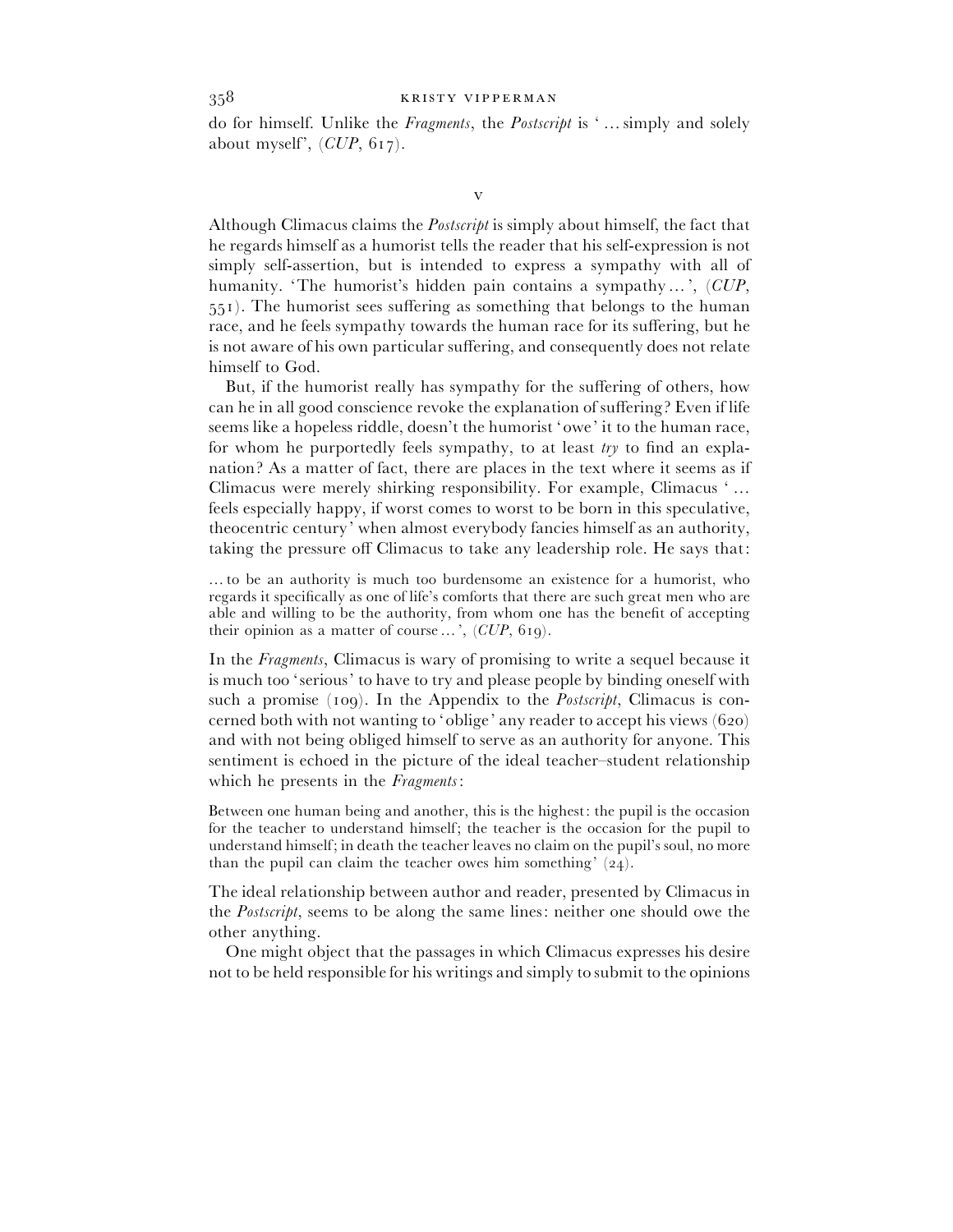of the so-called wise men of his age are intended to be ironic, and should not be taken straight. I contend that they are not ironic at all, but rather humorous. This is best illustrated by a story that Climacus tells, one which deals with the sadness of responsibility. In this story, Climacus goes to a cocktail party where a young woman, in response to some sad event that was being discussed, makes a comment about the pain of life and how nothing ever works out the way you think it should. At this point, she reaches down and pats the cheek of a young child who is standing beside her and says: 'No, a happy childhood, or rather, the happiness of a child!'  $(CUP, 551)$ . Another person in the group, who is in sympathy with the woman, responds 'Yes, and above all the happiness of childhood to be spanked'. The group responds to this comment with laughter, but an uncomfortable laughter. This is because they take the comment as irony, which Climacus says is completely incorrect. The remark is humorous, and not ironic, because it contains sympathy. It is also humorous because it contains a profundity that is *something more* than the original comment made by the young woman. The saddest part of being an adult, according to Climacus, is the eternal recollection of guilt that comes with it.

… and the saddest longing is quite properly expressed by the longing to be spanked … .To long for the happiness of childhood away from all the stuff and nonsense of life, from vexation of spirit and sore travail, yes, from the morose earnestness of financial difficulties, yes, even from the daily pain of an unhappy marriage, is still not nearly as sad as to long for it away from the eternal recollecting of guilt (*CUP*,  $(552)$ .

Climacus's expression of the desire to escape the responsibility of being an authority is humorous in the same way that the party-goer's desire to escape the eternal recollection of guilt is.

On the other hand, the concept of authorship (and the type of ' authority' that comes with it) is treated critically by both Climacus and Kierkegaard himself. In a journal entry related to *Philosophical Fragments*, Kierkegaard writes that '... the concept of author in our day has been distorted in an extremely immoral way' (*Fragments* 224, from Papirer VII A. 158).<sup>17</sup> He goes on to complain that people have been conditioned to think that writers write only in order to be recognized, and asks: 'Is it not conceivable that an author would write in order that the truth he has to communicate may be understood?' (*Fragments* 224, from Papirer VII B 235). Climacus, I would suggest, writes to communicate some truth; but, humorist that he is, he recognizes that even if he were able to say the truth, people would most likely not be able to recognize it because they are so used to mediocre writers who are in the profession only to gain some sort of prestige for themselves. This situation leads Climacus to revoke the text in the end.

<sup>17</sup> Søren Kierkegaard *Philosophical Fragments*, eds. and trans. Howard V. Hong and Edna H. Hong, (Princeton NJ: Princeton University Press,  $1985$ ),  $224$ .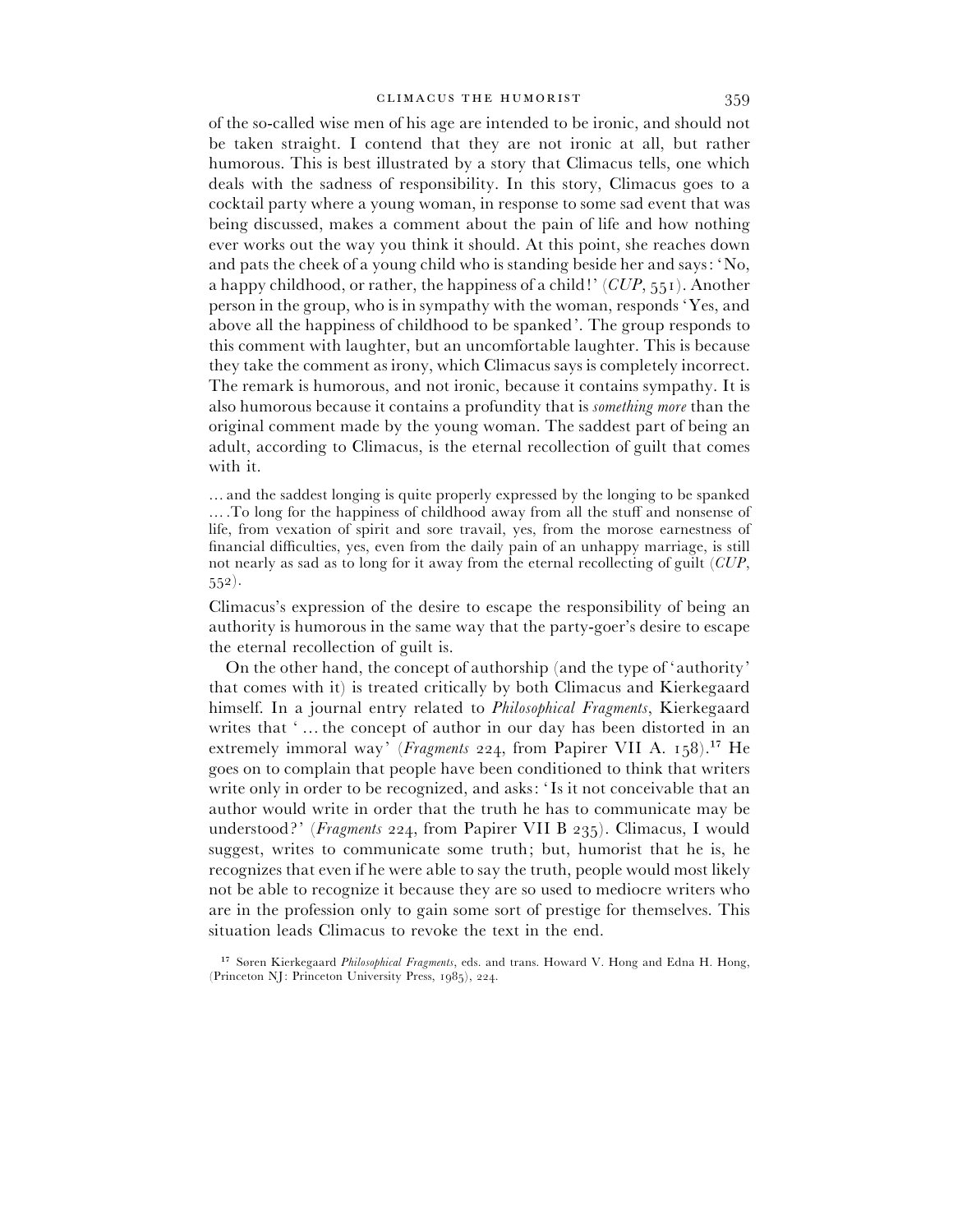What Climacus fears most for his book is that it will be received favourably by people who do not really understand what it says. This, not the author's revocation, is the only thing that could truly lead to an annihilation of the book. Kierkegaard writes in reference to a review of *Johannes Climacus* that:

The way an author must work is to use his time and energy strenuously concentrating upon bringing the problem to its logical conclusion, and then along comes a laudatory review and assists in making the issue and the book into the same old hash. And the author is not read, but the reviewer calls attention to himself; the review is read, and the reader must involuntarily believe the review because it is laudatory – the review which by way of praise has annihilated the book (*Fragments*  $223$ –224 from Papirer VII A  $158$ ).

Climacus's desire to have no authority is a mechanism of self-protection. The importance of this stance is underlined in 'A first and last explanation', where Kierkegaard stresses that it is not the originality of the ideas that the pseudonymous authors put forth which makes them important, ' … but precisely the opposite, in wanting, at a remove that is the distance of doublereflection, once again to read through solo, if possible in a more inward way, the original text of individual human existence-relationships, the old familiar text handed down from the fathers' (*CUP*, 630).

 $V<sub>I</sub>$ 

In conclusion, in this paper I have set out to offer an interpretation of the *Concluding Unscientific Postscript* that takes Climacus's revocation, a revocation by a humorist, seriously. It has been important to me to insist that this revocation does not, as Conant argues, mean that the rest of the text is pure nonsense. But it is just as important to me to insist that Lippitt's claim (that the revocation should be taken primarily as either an indication of Climacus's modesty or as evidence of his lack of urgency) fails to provide a sufficient description of the tone in which the revocation is made. The conclusions that I have arrived at, rather than aiming to be an easily encapsulated theory of the revocation, seek to offer a more complete, multifaceted picture of Climacus and his intentions. In my view, whatever moments of 'lack of urgency' and 'modesty' Climacus experiences, he is also a character who feels himself at the brink of being able to explain something of the utmost importance, who is aware and frustrated by his inability to 'say enough', and who laughs to keep from drowning in the sadness of responsibility and the longing for an impossible answer to human suffering.

Of the various conclusions that I have come to, the ones that seem most important are the following.

(i) The humorous jest is a type of revocation which deceives by giving the impression that it is about to explain something important, and then suddenly taking everything back at the last moment. That the humorist takes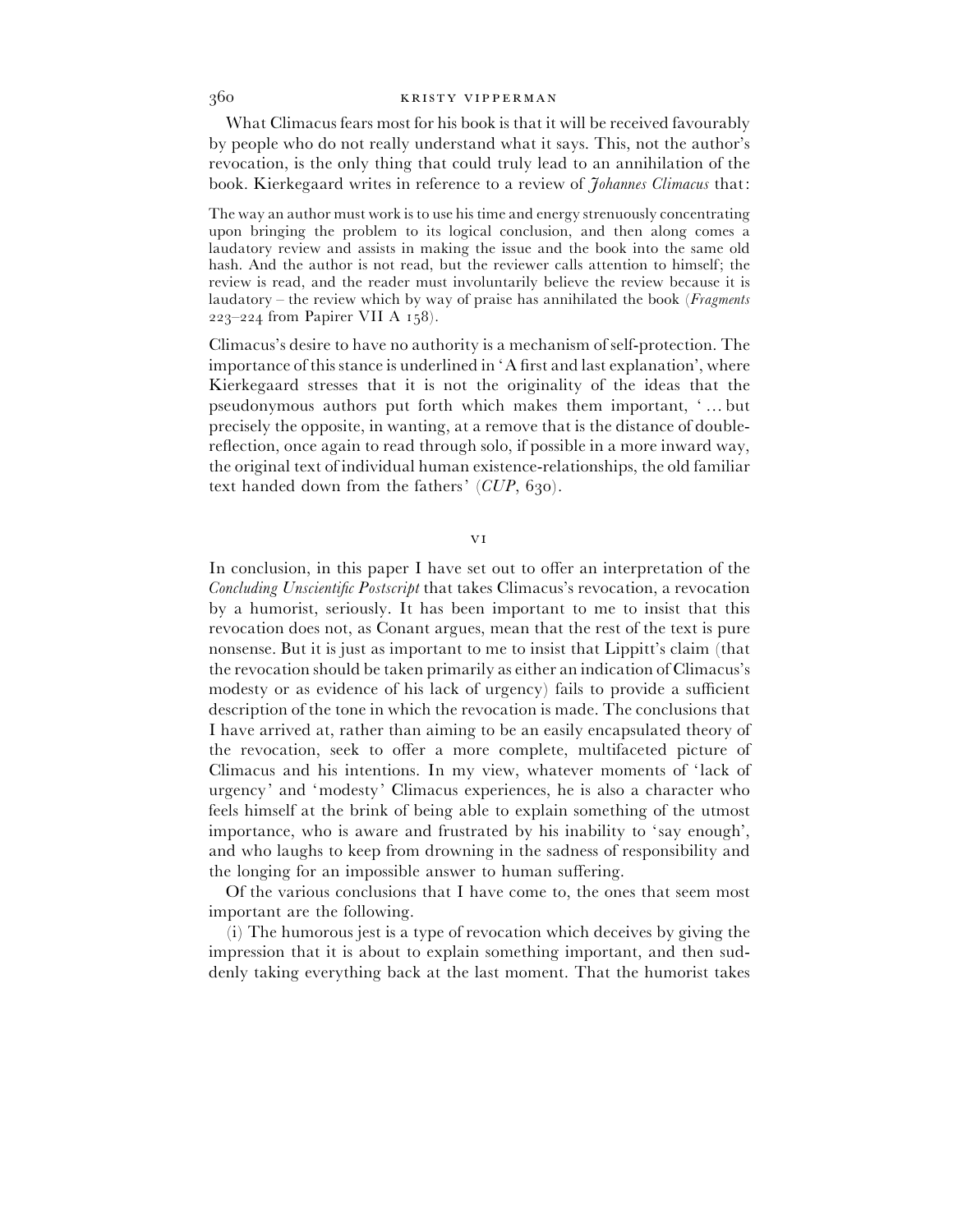the explanation back at the last minute implies that: (a) that which comes *before* the revocation is not necessarily untrue as a result of being revoked, and (b) there exists the possibility of *not*revoking the explanation. This means that when Climacus revokes the *Postscript*, he is not pronouncing it as untrue. He is also not precluding the possibility that there is an answer to the question that he asks.

Lippitt also points out that jest is a type of revocation, but he fails to examine Climacus's definition of jest in detail. This results in his underappreciating the factor of impatience involved in Climacus's description of jest and falsely concluding that Climacus's revocation at the end of the *Postscript* is evidence of his 'lack of urgency'.

(ii) Documentation of suffering is superfluous not because it involves saying too much but because it involves not being able to say enough. That is, no amount of documentation can even begin to represent the totality of suffering. The *Postscript* is superfluous both because it cannot say enough to express the difficulty involved in becoming a Christian and, Climacus says humorously, because it was written in a society where everyone is already 'Christian'.

Again, Lippitt notices that the idea of superfluous documentation is important to Climacus, but he does not look carefully enough at what Climacus says making 'superfluous' comments means for a humorist. Because he does not take into consideration the passages in which Climacus explains that the superfluity comes from not being able to say *enough*, Lippitt draws a false connection between the idea that Climacus, who wrote the *Postscript* as a book solely about himself, has nothing to teach and Climacus's designation of the book as superfluous. In other words, Lippitt thinks that Climacus calls the *Postscript* superfluous because he modestly thinks that it only repeats what has already been said by others, while I argue that it is because Climacus is unable to finish his ideas. Unfinished ideas are just 'extra' information unless one has the means to complete them.

(iii) Finally, Climacus's remarks that he would rather submit to those with authority than write a book which caused people to see *him* as an authority  $(CUP, 618-619)$  are not ironic, but rather are humorous. His desire to escape the responsibility of being a writer with authority is humorous in the same way that a person's longing to escape eternal recollection of guilt by returning to the pain of childhood is humorous. That is, both of these examples express humorously the sadness of responsibility.

Lippitt sees Climacus's denial of authority as yet another example of his lack of urgency, his lack of concern about whether others read and understand his book or not. This point of view fails to take into account that Climacus actually does seem to be very concerned that people not *misunderstand* his book. It also fails to address the implications of social responsibility that seem to adhere to the decision to either revoke or keep on